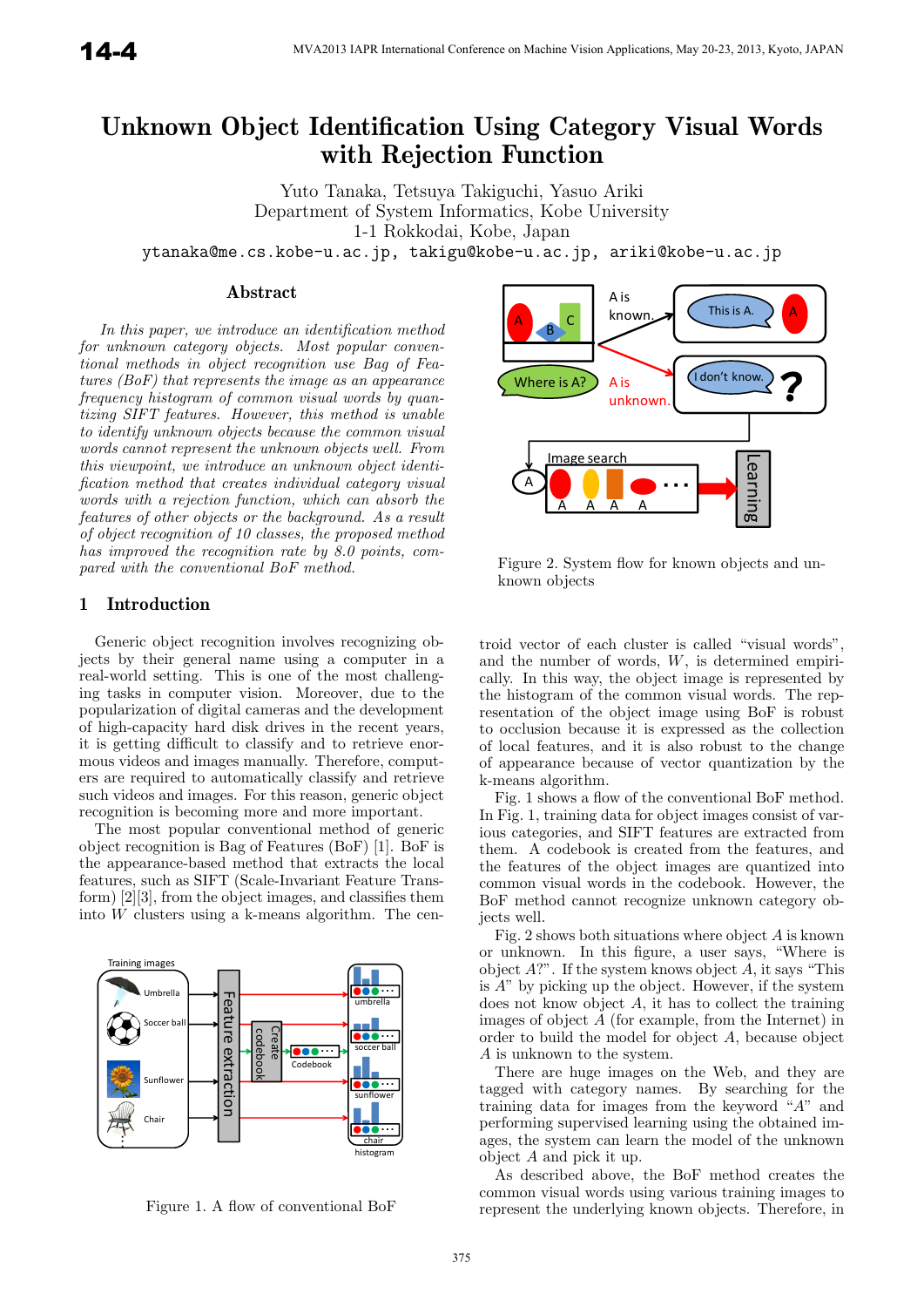

Figure 3. Difference between conventional method and proposed method

order to identify an unknown object, new common visual words suitable for the unknown object have to be re-trained by the k-means algorithm using the SIFT features of the unknown object images and all training images. In this viewpoint, the use of common visual words may not be suitable for training a new category object due to computation cost. To alleviate this problem, we introduce an unknown object identification method that creates the individual category visual words suitable for unknown objects instead of common visual words. Also, to discriminate an unknown object from others, the rejection visual words are introduced, which can absorb the features of other objects and the background.

This paper is organized as follows. In Section 2, the proposed method is described. In Section 3, the performance of the proposed method is evaluated for 10-class image dataset recognition and identification. Section 4 summarizes the paper and discusses future work.

# **2 Unknown Object Identification**

In our proposed method, visual words for each object category are created independently. The difference between the conventional method based on BoF and the proposed method is shown in Fig. 3. The conventional method creates a common codebook using training images of all categories. Since the created histograms are different in each category, the common codebook is effective for their recognition. However, when an unknown object is given as a test image, the common codebook is not so discriminative because there is no guarantee that the specific features of the unknown object are included in the common codebook.

In order to identify an unknown object, new common visual words suitable for the unknown object have to be re-trained using the unknown object images and all training images. Therefore, the use of common visual words may not be suitable for training a new category object due to computation cost. On the other hands, in our method, as the individual codebooks are created

using the training images of individual category, the updating of the individual codebooks is not required.

The most important point of the individual codebook is that the BoF (frequency histogram) of the unknown object fits the other category object due to the background features. To address this problem, we introduce rejection visual words that can absorb the background features as well as the features of the other objects.

#### **2.1 Rejection Visual Word**

The codebook created for each object category may have a problem in vector quantization, where images include the object features and also unrelated features locating in the background.

Hereafter, we will refer to these unrelated features as "noises". Since there are many noises in a dataset (for example, Caltech-101 for image recognition), there is much more noise in Web images. To solve this problem, we introduce "Rejection visual word" as shown in Fig. 4.



Figure 4. Reject visual word

In the conventional BoF method shown in Fig. 4 (top drawing), the unrelated features (black point) are classified into one of the visual words (red point). As a result, the created histogram may differ from real histogram.

However, if each visual word has its own area enclosed with some radius as shown in Fig. 4 (bottom drawing), and if the outside area of the visual-words circles is regarded as a "rejection visual word", the unrelated features are excluded into the rejection visual word and not counted into the histogram. Therefore, a histogram that better resembles the real histogram is obtained as shown in Fig. 5.

In the figure, two cases are shown, where vector quantization of the umbrella image is carried out with rejection visual word or without rejection visual word. If the codebook has no rejection visual word, the



Figure 5. Histogram with/without rejection visual word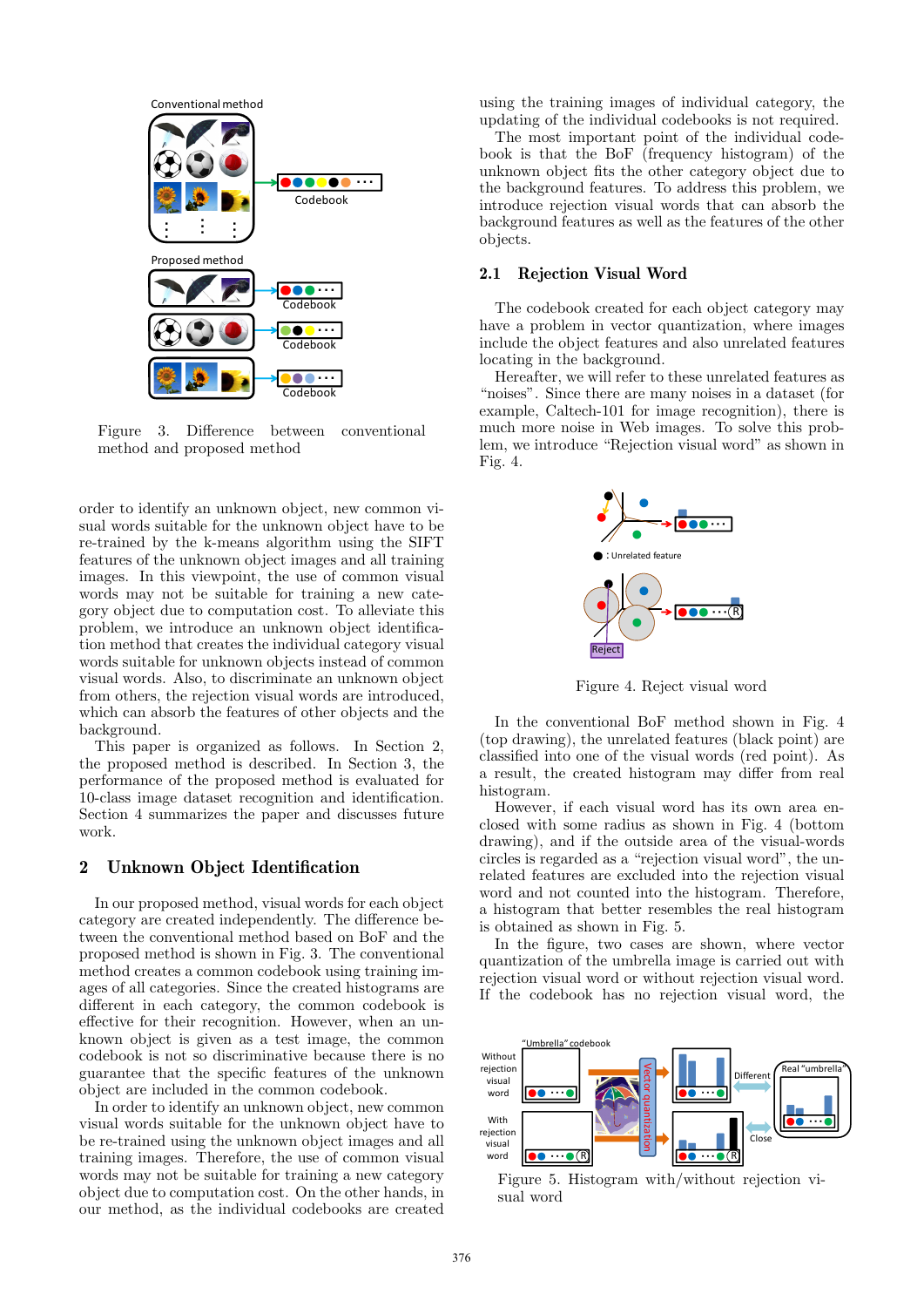obtained histogram differs from a real umbrella histogram. However, if the codebook has a rejection visual word, since the unrelated features are rejected, a histogram closely resembling the real umbrella histogram is obtained.

## **2.2 Object Identification**

As the codebook is created for each object category, the object identification can be carried out easily as shown in Fig. 6.



Figure 6. Identification

There are two examples in Fig. 6. The top figure shows the case where the "umbrella" image is quantized by using an "umbrella" codebook. The bottom figure shows the case where the "soccer ball" image is quantized by using the "umbrella" codebook. Since the umbrella image includes many umbrella features, the visual words histogram is clearly represented and it can be recognized as an umbrella. On the other hand, since the soccer ball image includes only a few umbrella features, and many unrelated features ("noises") are excluded to the rejection visual word, the visual words histogram is weakly represented, and it cannot be recognized as an umbrella. In short, the object can be identified by thresholding the total value of the frequency on the visual words excluding the "noise" into the rejection visual word, the visual word in the histogram. If the total value is greater than some threshold, the object is identified as the exact object such as umbrella. On the contrary, if the value is less than the threshold, the object is identified as an "unknown object", namely, an object other than an umbrella.

Conventional methods, such as kNN [5] or SVM [6], have to be trained using training image histograms. However, the proposed method does not need the training image histogram, but uses only the input image's histogram. Thereby, the calculation time can be reduced greatly.

# **3 Experiments**

#### **3.1 Dataset**

In order to validate the effectiveness of the proposed method, 30 images were collected from Google Image Search as training images, and 20 images from Caltech-101 dataset as test images for each category.

If the number of training images is less than 30 for each unknown object, inadequate object images trend to be retrieved, so that the number of training images is set for 30.

Three experiments were carried out; the object recognition task, the object identification task and the

validation task of the rejection visual word. First, the object recognition task is carried out for 10 classes (dalmatian, dollar bill, hedgehog, pizza, soccer ball, stop sign, sunflower, umbrella, Windsor chair and yin yang). Second, the object identification task is carried out for identification of the same 10 classes. Third, the validation task is carried out for evaluating the circle radius of the rejection visual word, as shown in Fig. 4.

#### **3.2 Experiment Results**

The results of the object recognition task are shown in Fig. 7, where the vertical axis and the horizontal axis indicate the recognition rate and the codebook size, respectively.



Figure 7. Results of object recognition

In this paper, since the codebook is created for each individual category, the codebook size is thought to be smaller than that of the conventional BoF. Therefore, the codebook size was set from 500 to 1,000 in our experiments.

The purple line in the figure shows the result of the proposed method with rejection visual word. The green line shows the result of the proposed method without rejection visual word. The red line shows the result of the conventional BoF method.

From this figure, it can be said that the recognition rate of the proposed method without the rejection visual word is lower than that of the conventional BoF method. This is because if the rejection visual word is not employed, the created histograms differ from the real histograms. However, the proposed method with the rejection visual word is better than the conventional method. This indicates that the rejection visual word plays an important role in object recognition in this case.

The experiment results of the object identification are shown in Fig. 8. The identification task is defined as answering either Yes or No to the question "Is this A?". The results were evaluated by Precision Recall measure [4] average. We compared the proposed method with kNN method shown in Fig. 6. From Fig. 8, if the rejection visual word is not used in kNN, the result is lowest at F-measure. Compared to kNN with rejection visual word, the proposed method showed good precision and F-measure value. In addition, the computation time was greatly reduced.

The third experiment of the validation task for rejection visual word is defined as shown in Fig. 9. The